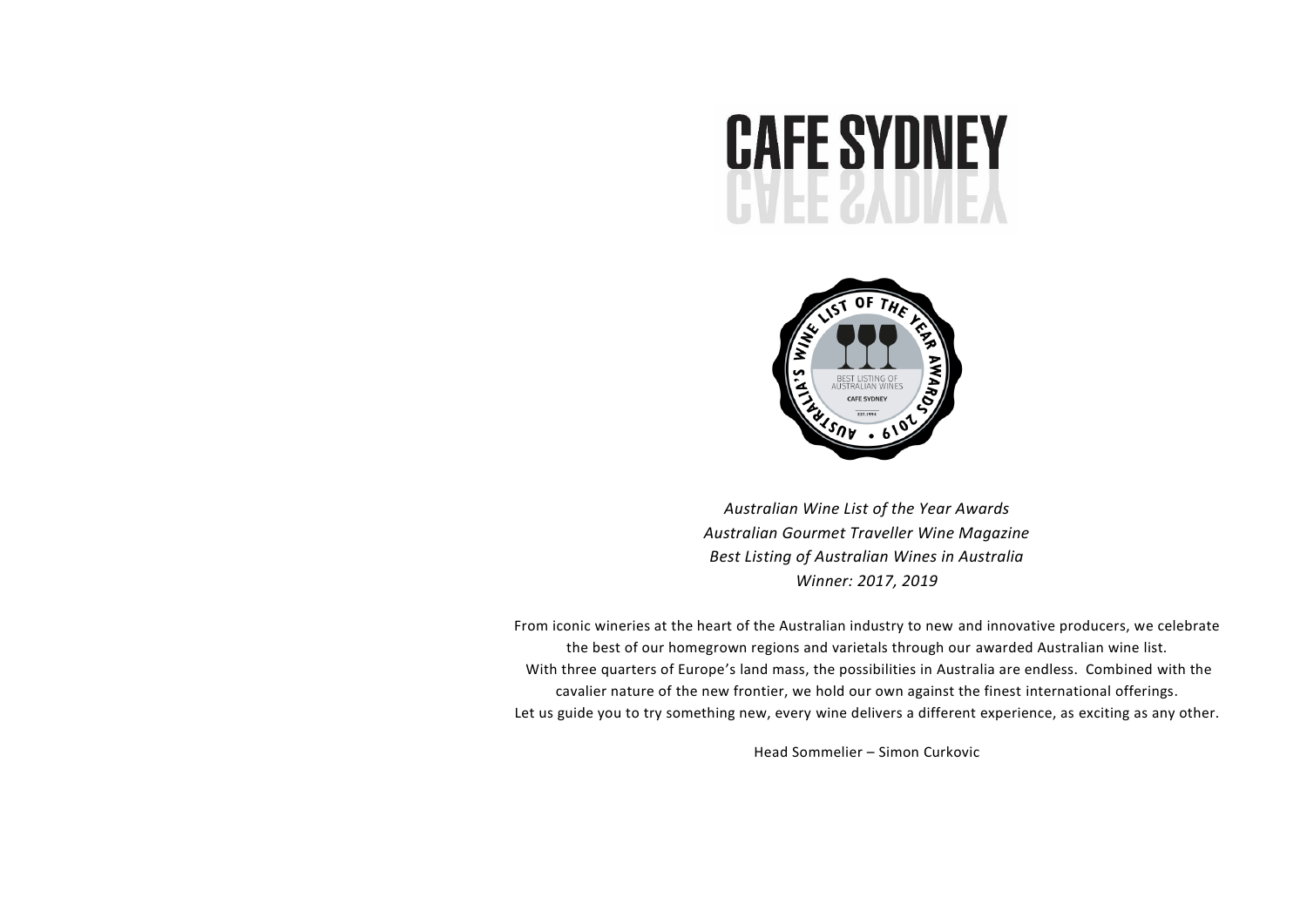## **CONTENTS**

- 3. Aperitifs *Vermouth, Sherry, Madeira & Pastis*
- 4. Wine by the Glass *Champagne & Sparkling, White*
- 5. Wine by the Glass *Rosé & Red*
- 6. Champagne *Perrier-Jouët & G.H. Mumm,* Sparkling
- 7. Champagne *Great Grower Makers and The Houses*
- 8. Riesling
- 8. Pinot Gris / Grigio & Blanc
- 9. Semillon & Sauvignon Blanc
- 9. Light Medium, Aromatic & Dry Whites
- 10. Medium Full & Rich Dry Whites
- 10. Chardonnay
- 11. Rosé
- 11. Pinot Noir
- 11. Light Dry Reds
- 12. Shiraz & Blends
- 14. Cabernet Sauvignon, Merlot, Malbec & Blends
- 15. Medium Bodied Dry Red Styles
- 15. *'Italian & Iberian'*
- 15. *'Southern French Inspired'*
- 16. Dessert Wine
- 16. Sweet Sherry & Madeira
- 16. Port & Tawny
- 17. Topaque (Tokay) & Muscat
- 18. Cognac, Armagnac, Calvados & Single Malt Whisky

 $\circledcirc$  = Vegan Friendly

*10% Sunday Surcharge applies 15% Public Holidays Surcharge applies*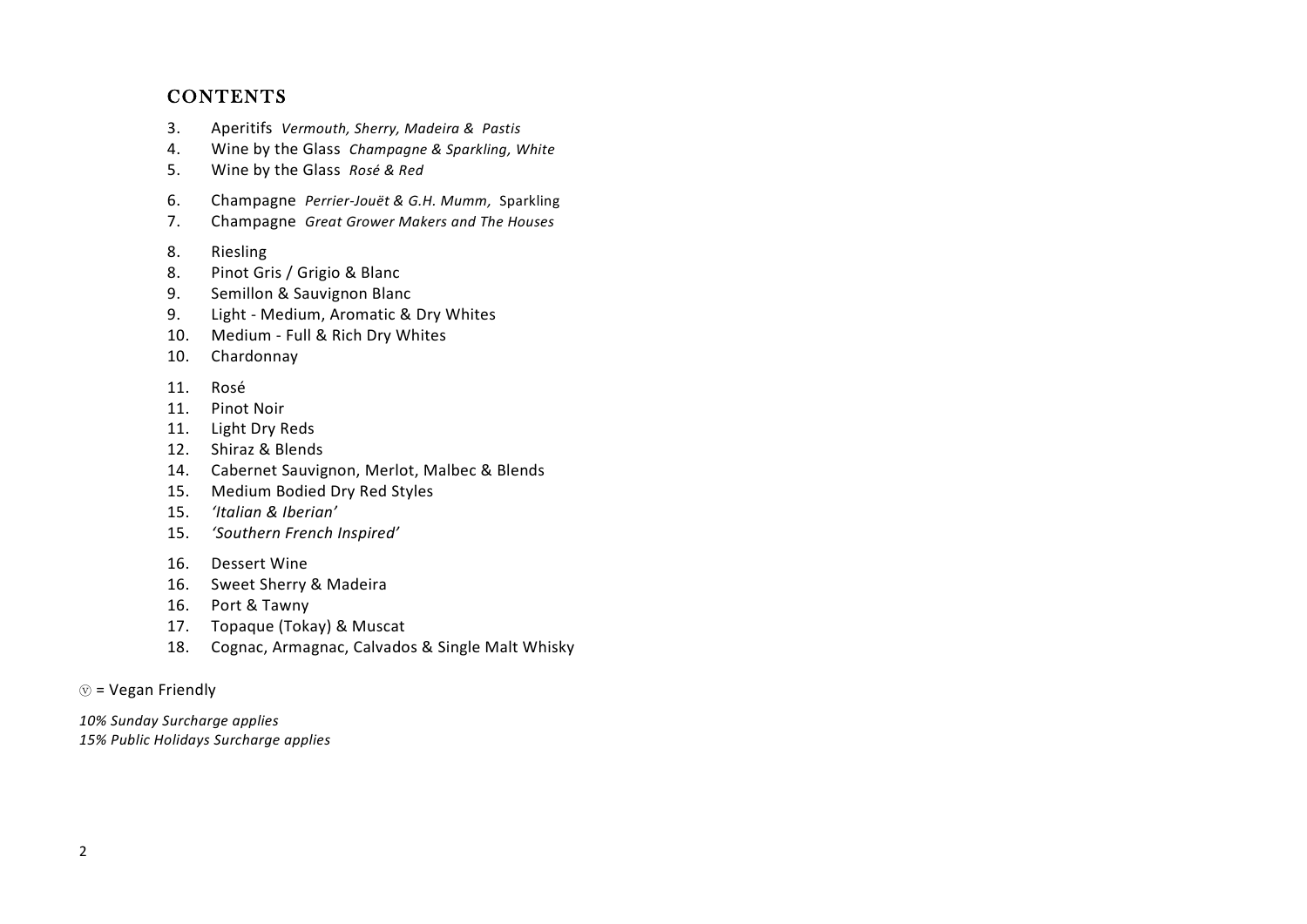## **APERITIFS**

*The beverage equivalent of an "amuse bouche". Something other than Champagne or to stimulate your palate.*

### **Vermouth** *(60 mL) or Aromatized Wine – Served over ice with citrus peel*

*Derived from wine, these drinks contain Wormwood and a variety of other 'botanicals', these are fortified and have a range of sweetness designed to balance the botanical effect e.g. the tonic to gin*

**2019 Hughes & Hughes 'Riveaux Rd'** *Pinot Noir, Syrah* **- Southern Tasmania** ⓥ ........................... **14** *75% Pinot Noir and 25% Syrah aromatised with local wormwood, boronia, native pepperberry, kunzea and lavender tea tree, sweetend with Bruny Island honey has superb balance of earthy savouriness, aromatic intensity and sweetness. Brilliant simply over ice with citrus peel.* 

### **Sherry** *(60 mL) Served chilled*

*Intriguing and complex, ranging from dry, zest and saline Manzanilla and Fino with nuances of Flor yeasts to medium-rich 'aged-Flor' nuttiness. These wines offer extraordinary value.*

| Manzanilla Equipo Navazos 'En Rama' 'I Think' - Sanlucar de Barrameda, Esp (dry)  13       |  |
|--------------------------------------------------------------------------------------------|--|
|                                                                                            |  |
| Aged Flor' Apera Seppeltsfield (Amontillado) DP 116 - South Australia (medium - sweet)  10 |  |
|                                                                                            |  |

### **Madeira** *(60 mL) Served chilled*

*According to Jancis Robinson MW "Madeira is one of the world's most wickedly underrated fine wines". Robust and long-lived, the wines are elegant and tangy with incredible length of flavour.* 

#### **Pastis** *(30 mL) Served over ice, water on the side*

*The French 'mash-up' representation of classic Mediterranean anise liquors.*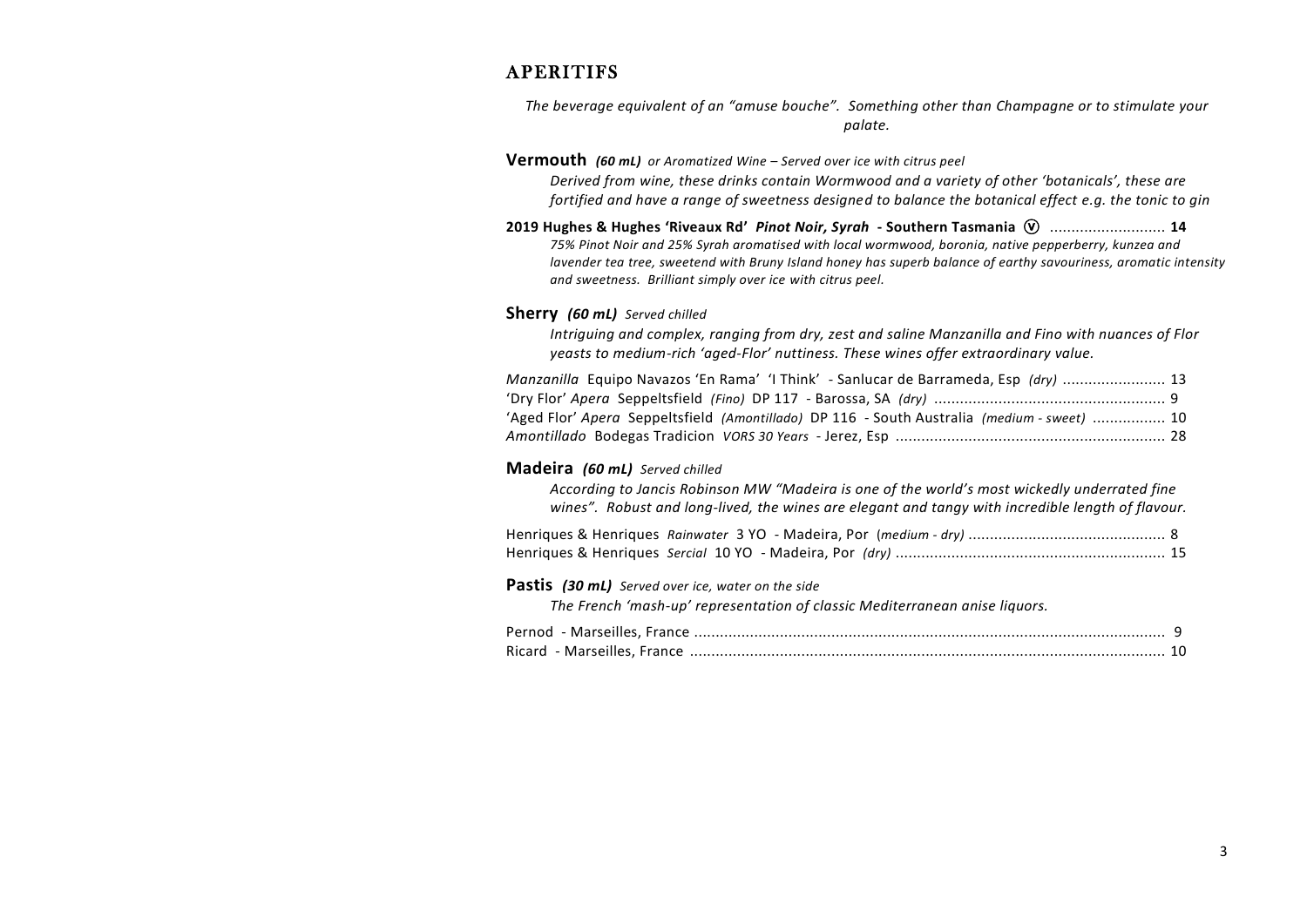## BY THE GLASS

## Champagne & Sparkling (125 mL)

## **R i e s l i n g** *(150 mL)*

## Light-Medium, Aromatic & Dry Whites (150 mL)

| 2021 Gewurztraminer-Pinot Grigio, Laissez Faire 'White Field Blend' - Great Southern, WA $\omega$ 18 |  |
|------------------------------------------------------------------------------------------------------|--|

## Semillon & Sauvignon Blanc (150 mL)

### **F u l l-R i ch & D r y** *(150 mL)*

| 2021 Chardonnay-Sauvignon-Riesling, Simla 'Field Blend Blanc' - Derwent Valley, Tasmania $\mathcal{D}$ 23 |  |
|-----------------------------------------------------------------------------------------------------------|--|
| 2017 Chardonnay, Eloquesta 'Cotto' - Mudgee, NSW (minimal Intervention & 'yellow wine')  17               |  |

### **Chardonnay (150 mL)**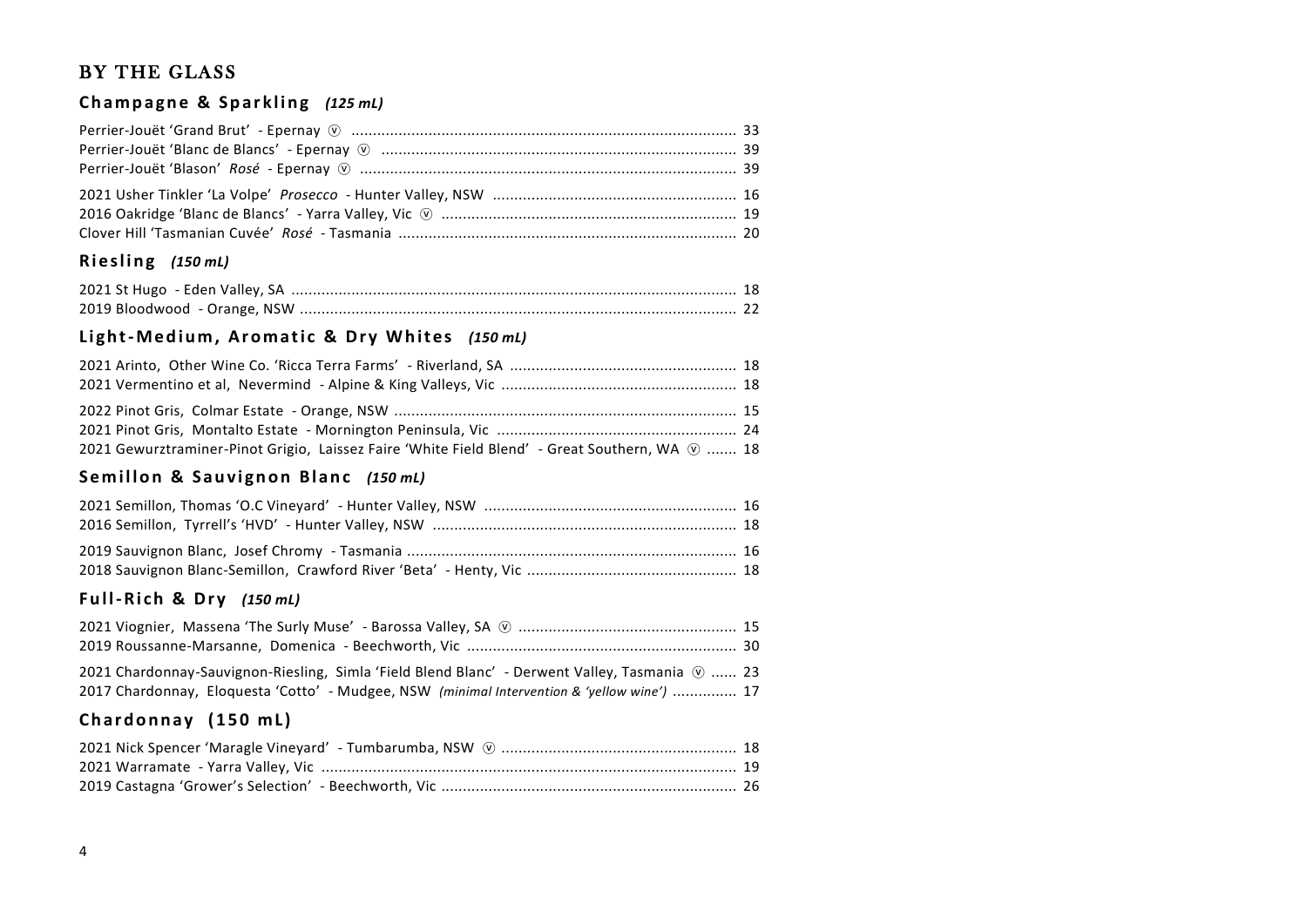## RED WINE BY THE GLASS

### **D r y R o s é** *(150 mL)*

### **Pinot Noir et al (150 mL)**

| 2021 Trousseau Noir, Terre à Terre - Piccadilly Valley, Adelaide Hills, SA (2)  17 |  |
|------------------------------------------------------------------------------------|--|
|                                                                                    |  |

### **Medium Bodied Dry Red Styles** (150 mL)

| 2020 Tinta Cao-Tinta Amarela-Touriga, Seppeltsfield 'No. EC3' - Barossa, SA  25 |  |
|---------------------------------------------------------------------------------|--|
|                                                                                 |  |

### **Shiraz et al (150 mL)**

## Cabernet Sauvignon, Merlot, Malbec et al (150 mL)

| 2019 Merlot-Cabernets, Gathering Fields by Thousand Candles 'Red Blend' - Yarra Valley, Vic $\varnothing$ 18 |  |
|--------------------------------------------------------------------------------------------------------------|--|
|                                                                                                              |  |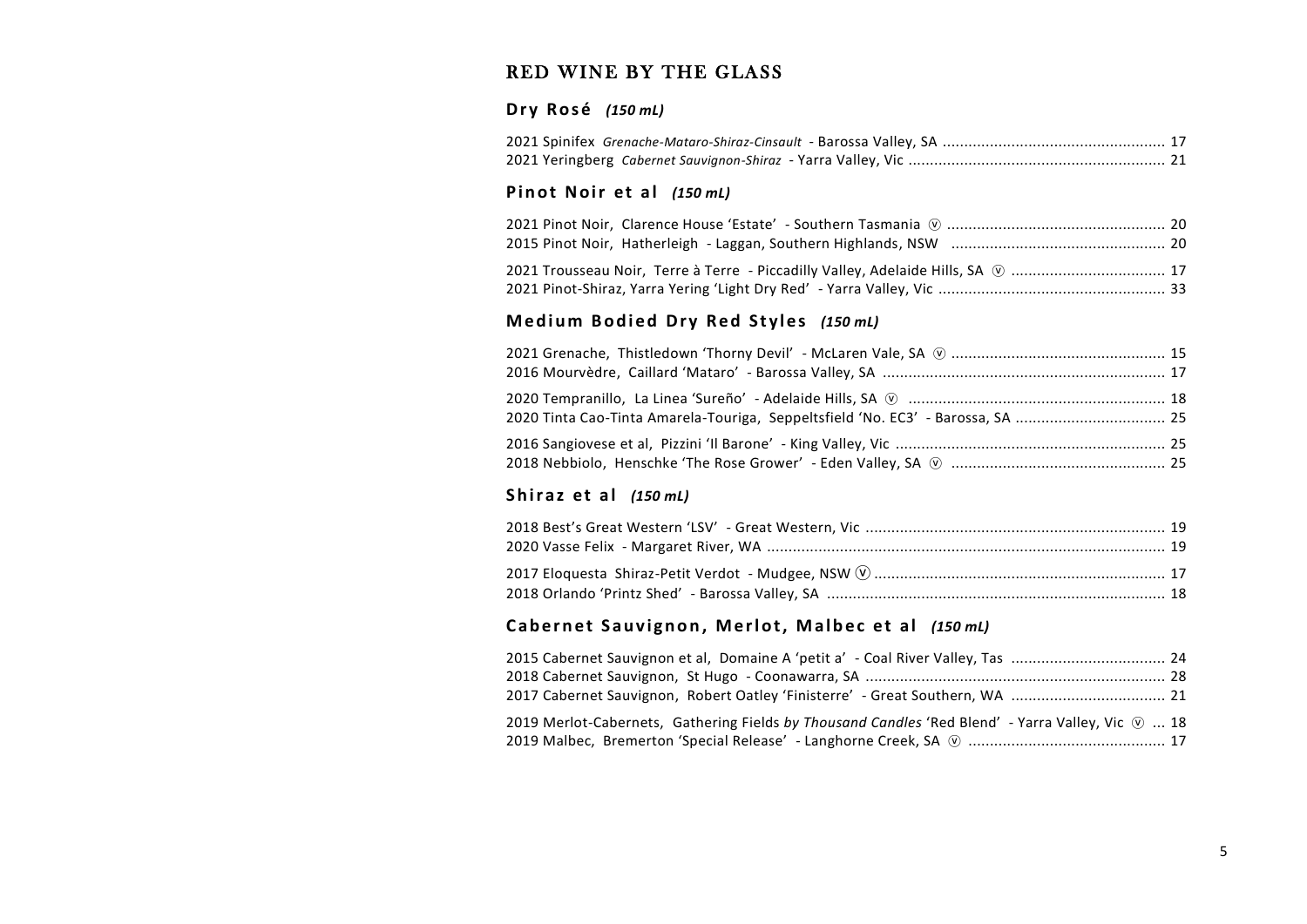## **CHAMPAGNE**

| 2006 G.H. Mumm 'Cuvée R. Lalou' - Montagne de Réims $\circledcirc$ (disgorged 2018)  475 |  |
|------------------------------------------------------------------------------------------|--|

### *Négociant-Manipulant 'The Houses'*

*Some of the famed 'Clos' offerings – these terroirs are known for their warmer environment and old vines. These wines are very unique in the region of Champagne.*

## SPARKLING

| Traditional Method (méthode champenoise)      |  |
|-----------------------------------------------|--|
|                                               |  |
|                                               |  |
|                                               |  |
| Charmat Method (pressure-tank second ferment) |  |

2021 Usher Tinkler 'La Volpe' *Prosecco* - Hunter Valley, NSW ......................................................... 67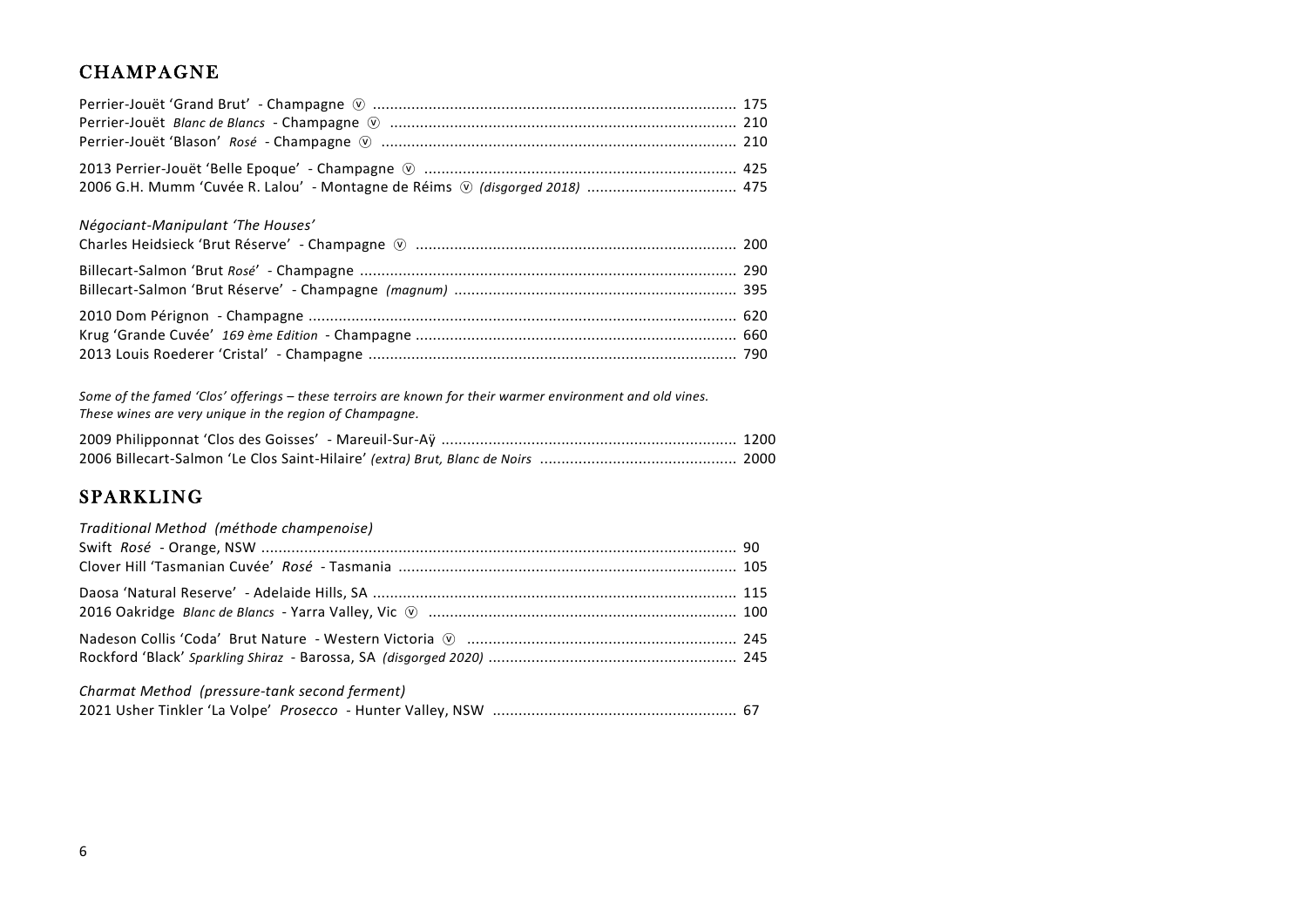## **CHAMPAGNE**

*Récoltant-Manipulant 'Great Grower Makers' Where sub-regional and vineyard expression come to the fore*

#### *Champagne Egly-Ouriet*

*One of the 3 'holy trinity' of grower producers in Champagne. Francis Egly based in Ambonnay is to Pinot Noir what Larmandier-Bernier is to Chardonnay. Here purity as well as power combine to produce not only some of the finest Champagne but the finest wines in the world.*

| Egly-Ouriet 'Les Vignes de Vrigy' 1er Cru - Ambonnay, Montagne de Reims (V15 base, DG '21)  360 |  |
|-------------------------------------------------------------------------------------------------|--|
| Egly-Ouriet 'Brut' Grand Cru - Ambonnay, Montage de Reims (V16 base, DG '21)  450               |  |
| Egly-Ouriet 'V.P' Grand Cru - Ambonnay, Montage de Reims (V15 base, DG '21) 540                 |  |

#### **Jacques Selosse**

*"The madman of Avize may turn out to be the prophet of Avize", Anselme Selosse is the icon of the 'great growers', a true iconoclast, the wines push the boundaries of Champagne production in the most sublime fashion. Terroir over blending.*

2009 Jacques Selosse *Grand Cru* 'Millésimé' *Extra Brut, Blanc de Blancs* - Avize, Côtes de Blancs .......... 1300 2008 Jacques Selosse *Grand Cru* 'Millésimé' *Extra Brut, Blanc de Blancs* - Avize, Côtes de Blancs .......... 1400 Jacques Selosse Grand Cru 'Substance' *Extra Brut, Blanc de Blancs* - Avize, Côtes de Blancs ................ 1500

#### *Champagne Larmandier-Bernier*

*Another of the 3 'holy trinity' of grower producers in Champagne. The meticulous duo of Pierre and Sophie create stunning and exceptionally detailed wine from Côte des Blancs Chardonnay. The wines are pure, fine and delicate.*

Larmandier-Bernier 'Longitude' *1er Cru Extra Brut Blanc de Blancs* - Côte des Blancs ........................... 320

**Jérôme Prévost** La Closerie 'Les Béguines' *Extra Brut* - Gueux, Montagne de Reims ........................... 460 *(LC 19, DG '21) Artisanal, micro grower-estate Champagne exploring single vineyard expression and amongst the greatest expression of Pinot Meunier in the world.*

**Frederic Savart** L'Ouverture 1er Cru *Brut, Blanc de Noirs* - Ecueil, Montagne de Reims ...................... 285 *One of the highlights of great grower terrain, this 100% Pinot Noir is rich and impeccably balanced with profound expression and clarity.*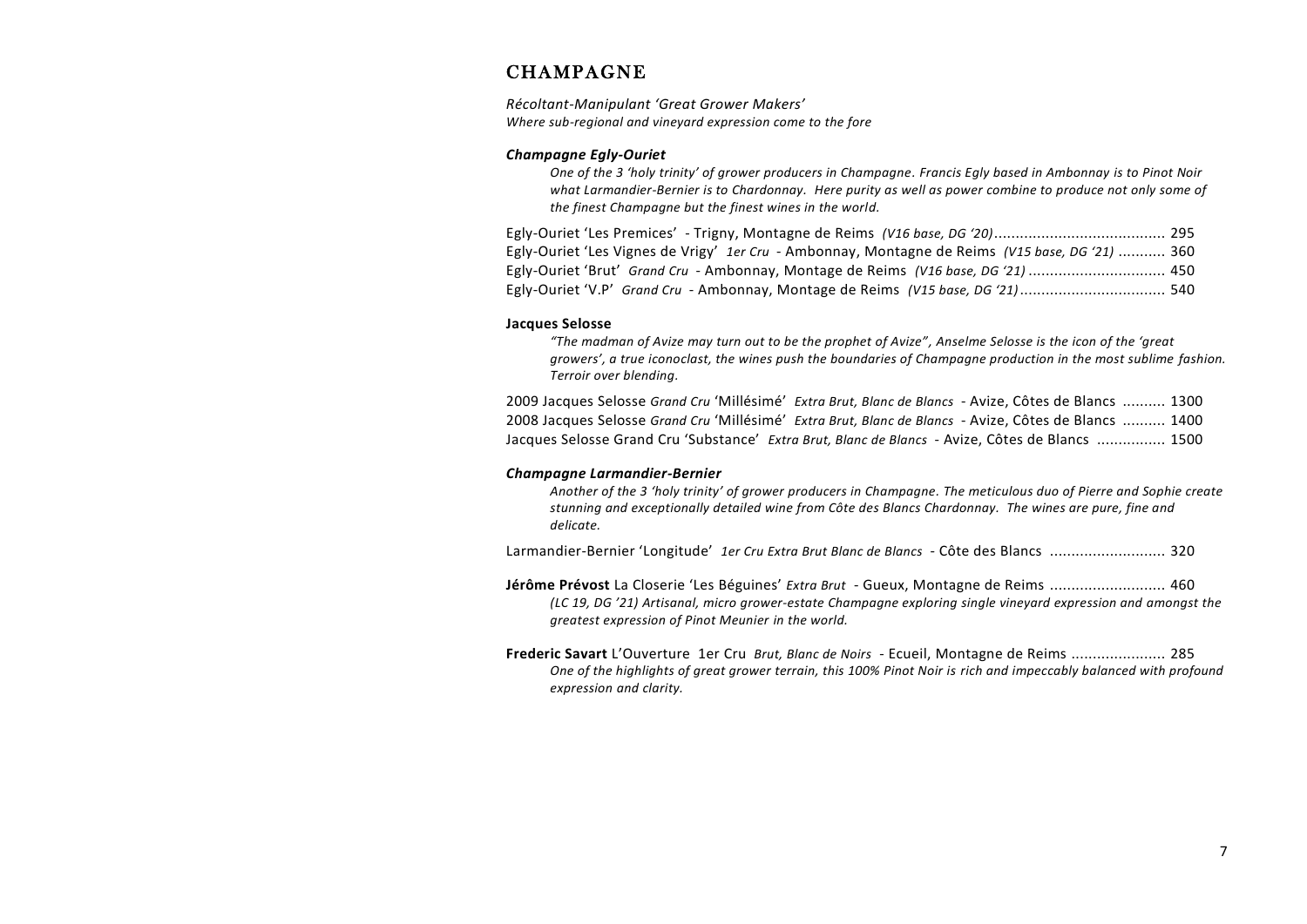# **RIESLING**

| 2011 Frankland Estate 'Isolation Ridge' - Frankland River, Great Southern WA  185 |  |
|-----------------------------------------------------------------------------------|--|

# PINOT GRIS, GRIGIO & BLANC

| 2021 Pinot Gris Stefano Lubiana - Derwent Valley, Southern Tasmania (blush) (  120                             |  |
|----------------------------------------------------------------------------------------------------------------|--|
|                                                                                                                |  |
|                                                                                                                |  |
| 2021 Gewurztraminer- Pinot Grigio et al Cherubino Laissez Faire 'Field Blend' - Pemberton, WA $\varnothing$ 70 |  |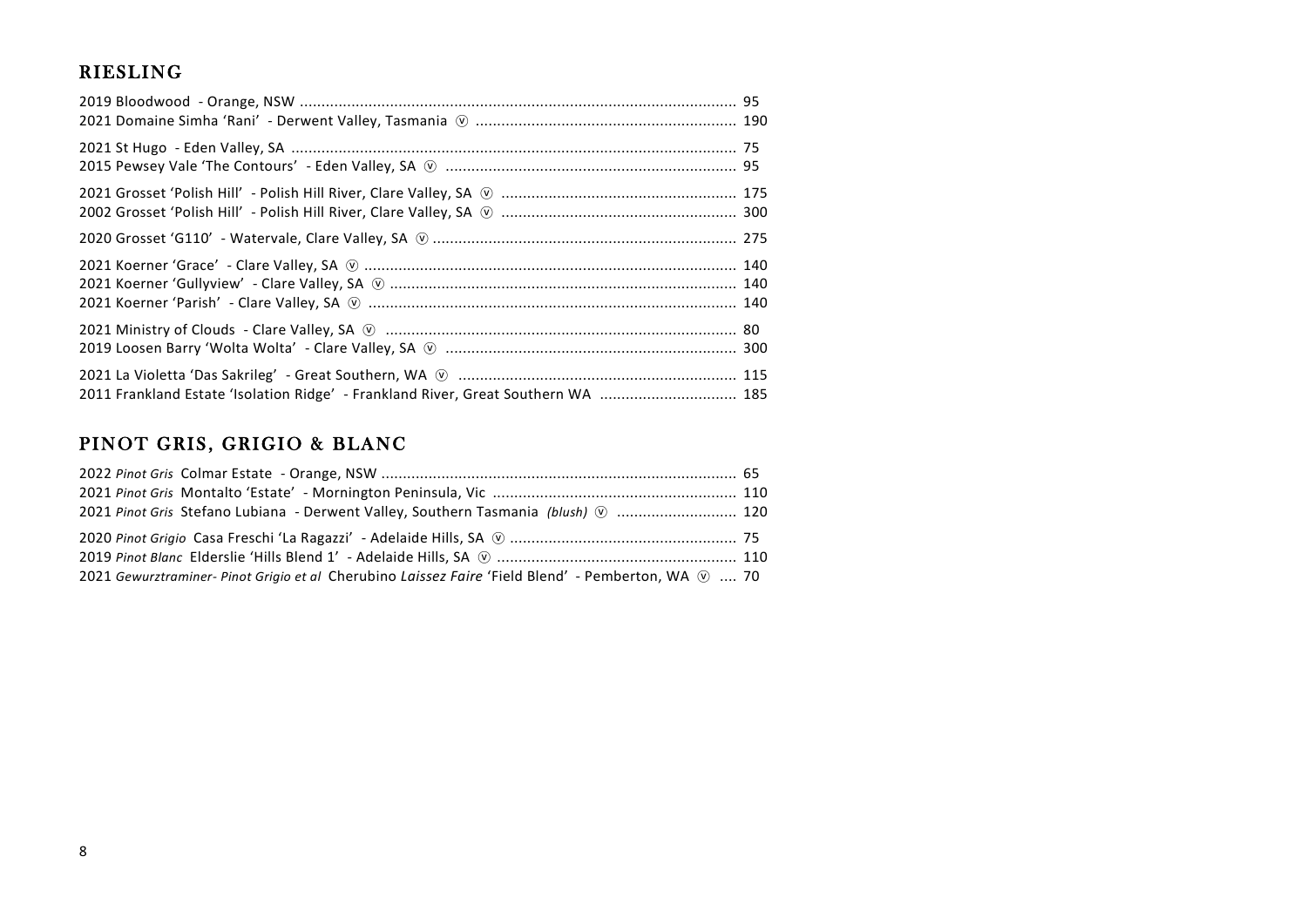# SEMILLON & SAUVIGNON BLANC

*Light, Fresh & Aromatic Styles*

| 2021 Harkham Wines 'Shibuya Meltdown' Semillon - Hunter Valley, NSW (minimal intervention) $\mathcal{D}$ 110 |  |
|--------------------------------------------------------------------------------------------------------------|--|
|                                                                                                              |  |
|                                                                                                              |  |
| Dishon Q toutunal studes from loos Q lon bounds                                                              |  |

### *Richer & textural styles from lees &/or barrels*

| 2021 Domaine Simha 'Nature' Sauvignon Blanc - Derwent Valley, Tasmania (minimal intervention) $\circledR$ . 110 |  |
|-----------------------------------------------------------------------------------------------------------------|--|
|                                                                                                                 |  |
| 2017 Mount Mary 'Réflexion' Fumé Blanc (Sauvignon Blanc) - Yarra Valley, Vic  125                               |  |
|                                                                                                                 |  |

# LIGHT - MEDIUM, AROMATIC & DRY WHITES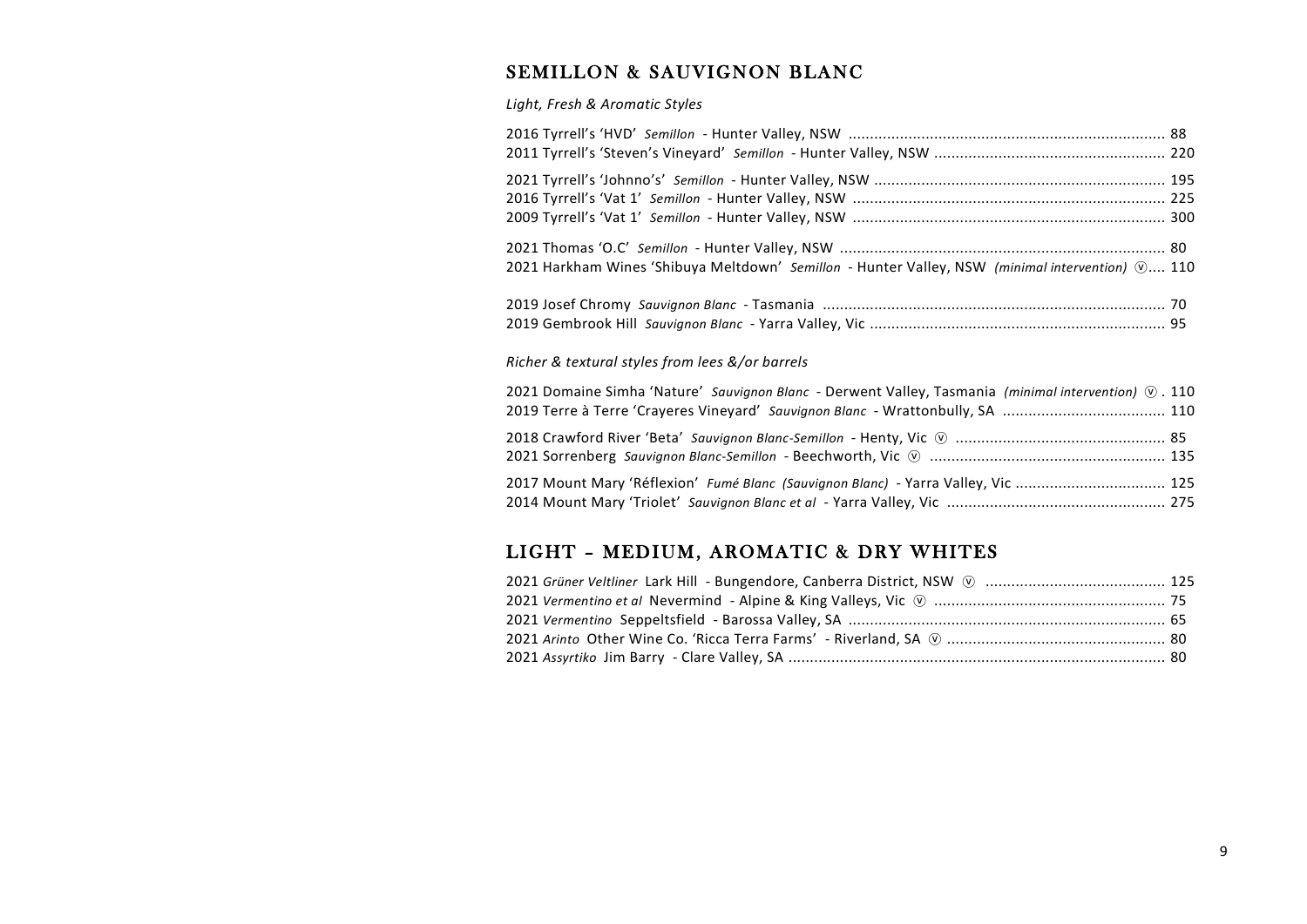# MEDIUM - FULL DRY & RICH WHITES

| 2021 Simla 'Field Blend Blanc' Chardonnay-Sauvignon Blanc-Riesling - Tasmania (0)  105              |  |
|-----------------------------------------------------------------------------------------------------|--|
| 2017 Eloquesta 'Cotto' Chardonnay - Mudgee, NSW (minimal intervention, 'yellow wine') $\odot$ 80    |  |
| 2021 Leko Blanc Savagnin-Chardonnay - Adelaide Hills, SA (minimal intervention, 'orange wine')  100 |  |
|                                                                                                     |  |
|                                                                                                     |  |
|                                                                                                     |  |
|                                                                                                     |  |
|                                                                                                     |  |

## **CHARDONNAY**

| Museum & Rare |  |
|---------------|--|
|               |  |
|               |  |
|               |  |
|               |  |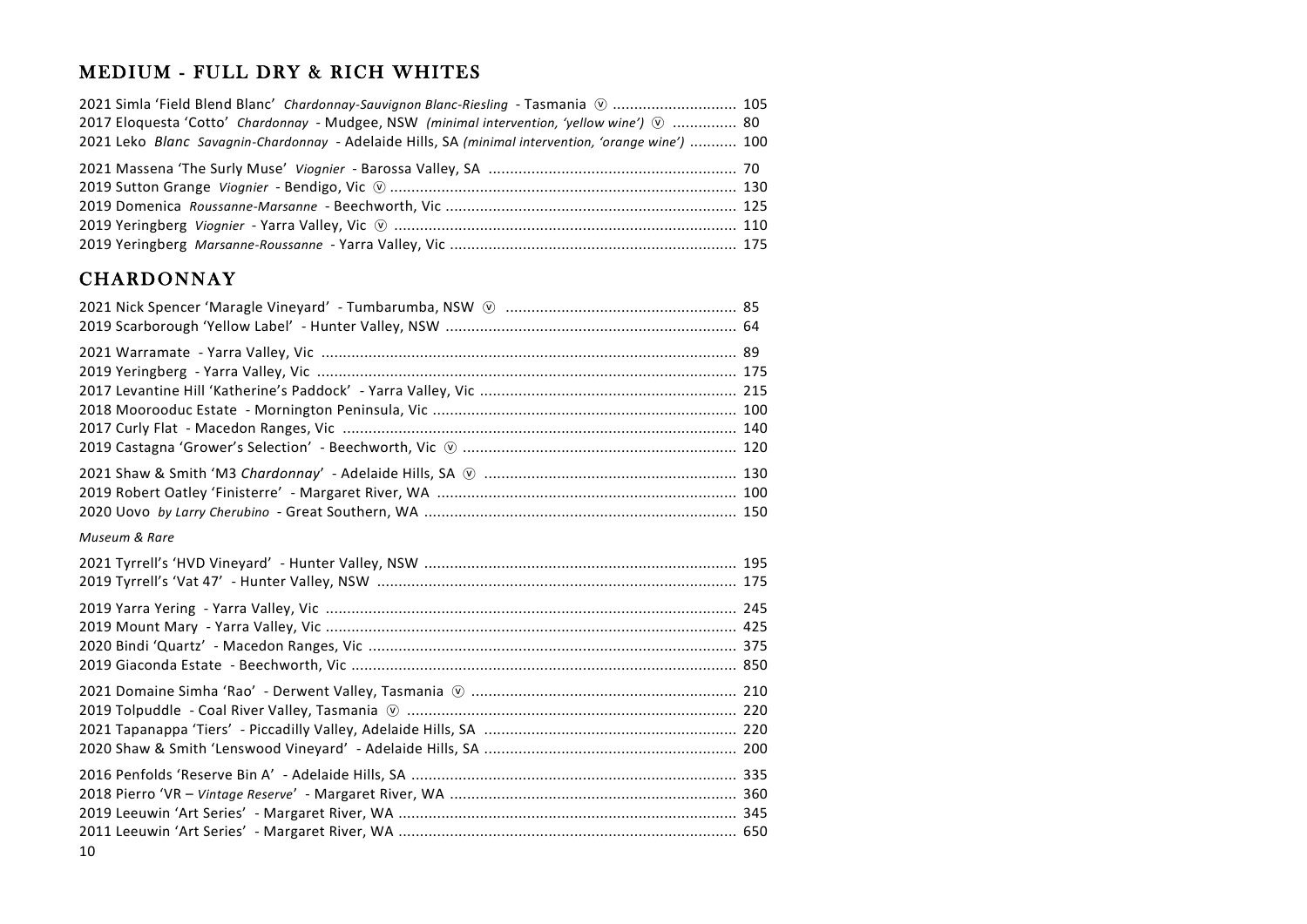# $ROSÉ$  (dry)

| 2021 Harkham Wines 'Alchimie' - Cowra, Hunter Valley, NSW $\circledR$ (minimal intervention)  110 |  |
|---------------------------------------------------------------------------------------------------|--|
|                                                                                                   |  |
|                                                                                                   |  |

# PINOT NOIR

| 2021 Domaine Simha 'Nature' - Derwent Valley, Tasmania (minimal intervention) $\odot$ 140                                                                                                                                 |  |
|---------------------------------------------------------------------------------------------------------------------------------------------------------------------------------------------------------------------------|--|
|                                                                                                                                                                                                                           |  |
|                                                                                                                                                                                                                           |  |
| Museum & Rare                                                                                                                                                                                                             |  |
| 2020 Joshua Cooper 'Doug's Vineyard' - Macedon Ranges, Vic $\circledcirc$ (minimal intervention)  250<br>2017 Joshua Cooper 'Doug's Vineyard Sans Soufre' - Macedon Ranges, Vic $\heartsuit$ (minimal intervention) . 360 |  |
|                                                                                                                                                                                                                           |  |
|                                                                                                                                                                                                                           |  |
|                                                                                                                                                                                                                           |  |

# LIGHT DRY REDS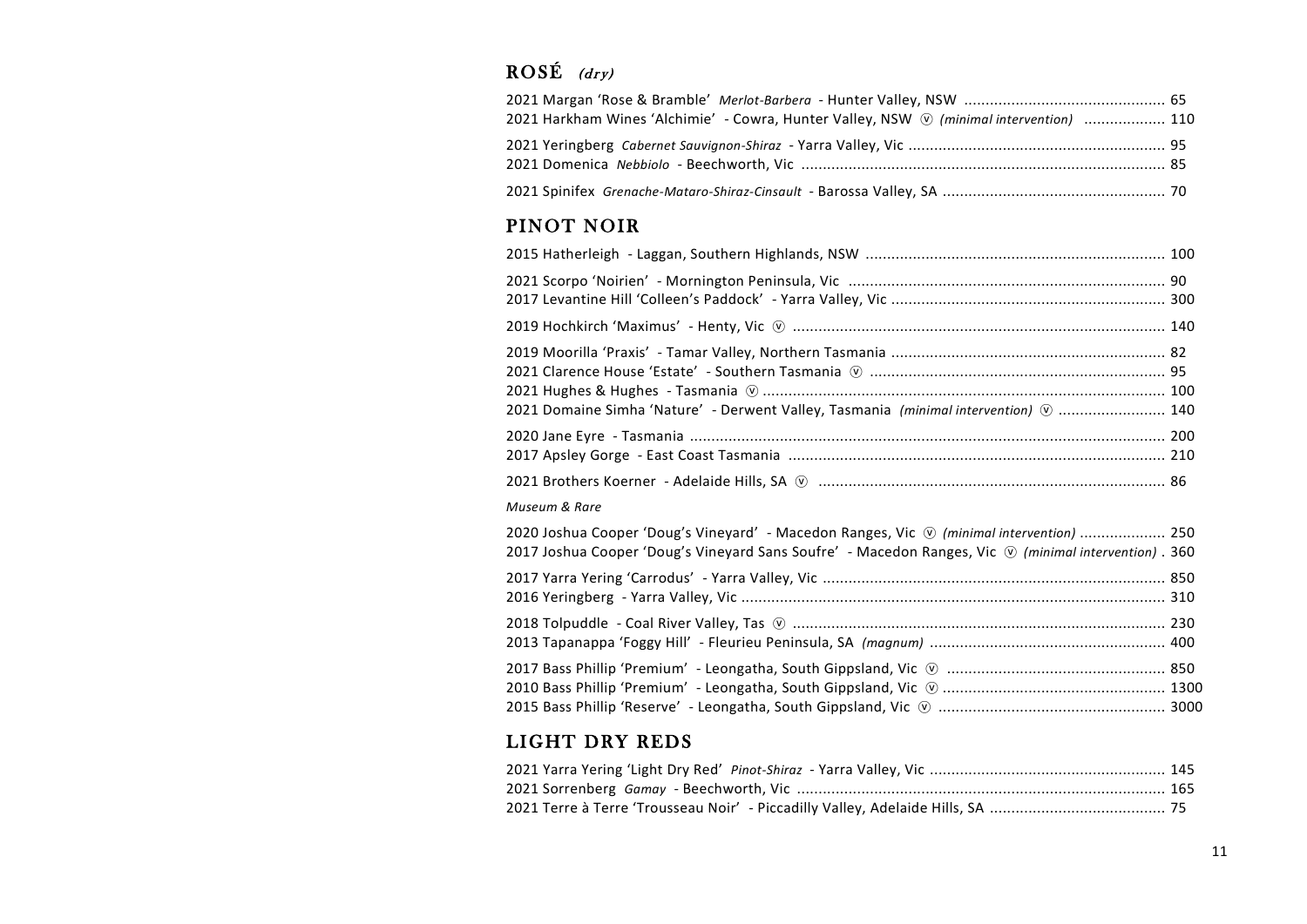## SHIRAZ & BLENDS

*The medium bodied Spicey & Aromatic Styles* 2014 Scarborough 'Black Label' - Hunter Valley, NSW ...................................................................... 69 2019 Brokenwood - Hunter Valley, NSW .......................................................................................... 115 2017 The Story Wines - Grampians, Vic ............................................................................................ 85 2018 Best's Great Western 'LSV' - Great Western, Vic ...................................................................... 80 2018 Domenica - Beechworth, Vic ⓥ .............................................................................................. 125 2020 Shaw & Smith - Adelaide Hills, SA ⓥ ...................................................................................... 125 2019 Shaw & Smith 'Balhannah Vineyard' - Adelaide Hills, SA ⓥ ..................................................... 200 2020 Barr-Eden Estate 'Mengler's Hill' *Dreams of Gold* - Eden Valley, SA ......................................... 95 2018 Barr-Eden Estate 'Mengler's Hill' *Avenue to Gold* - Eden Valley, SA ......................................... 170 2016 Barr-Eden Estate 'Mengler's Hill' *Love Over Gold'* - Eden Valley, SA ........................................ 600 2020 Vasse Felix - Margaret River, WA ............................................................................................. 80 *Museum & Rare* 2019 Tyrrell's 'Vat 9' - Hunter Valley, NSW ...................................................................................... 275 2019 Tyrrell's 'Johnno's' - Hunter Valley, NSW *(sacred site)* .............................................................. 325 2011 Tyrrell's 'Johnno's' - Hunter Valley, NSW *(sacred site)* .............................................................. 500 2019 Tyrrell's 'Old Patch' - Hunter Valley, NSW *(sacred site)* ............................................................. 355 2010 Tyrrell's 'Old Patch' - Hunter Valley, NSW *(sacred site)* ............................................................. 525 2019 Tyrrell's '4-Acres' - Hunter Valley, NSW *(sacred site)* ................................................................ 325 2018 Mount Pleasant 'Maurice O'Shea' - Hunter Valley, NSW .......................................................... 450 2018 Brokenwood 'Graveyard Vineyard' - Hunter Valley, NSW ......................................................... 600 2007 Brokenwood 'Graveyard Vineyard' - Hunter Valley, NSW ......................................................... 850 2014 Clonakilla *Shiraz Viognier* - Canberra District, NSW ⓥ .............................................................. 450 2015 Yeringberg - Yarra Valley, Vic .................................................................................................. 275 2019 Yarra Yering 'Underhill' - Yarra Valley, Vic *(magnum)* .............................................................. 660 2018 Jasper Hill 'Georgia's Paddock' - Heathcote, Vic ...................................................................... 300 2017 Jasper Hill 'Emily's Paddock' *Shiraz-Cabernet Franc* - Heathcote, Vic .......................................... 375 2018 Pooley 'JRD Cooinda Vale' - Coal River Valley, Tas ................................................................... 300 2019 Swinney 'Farvie' - Frankland River, Great Southern, WA ........................................................... 300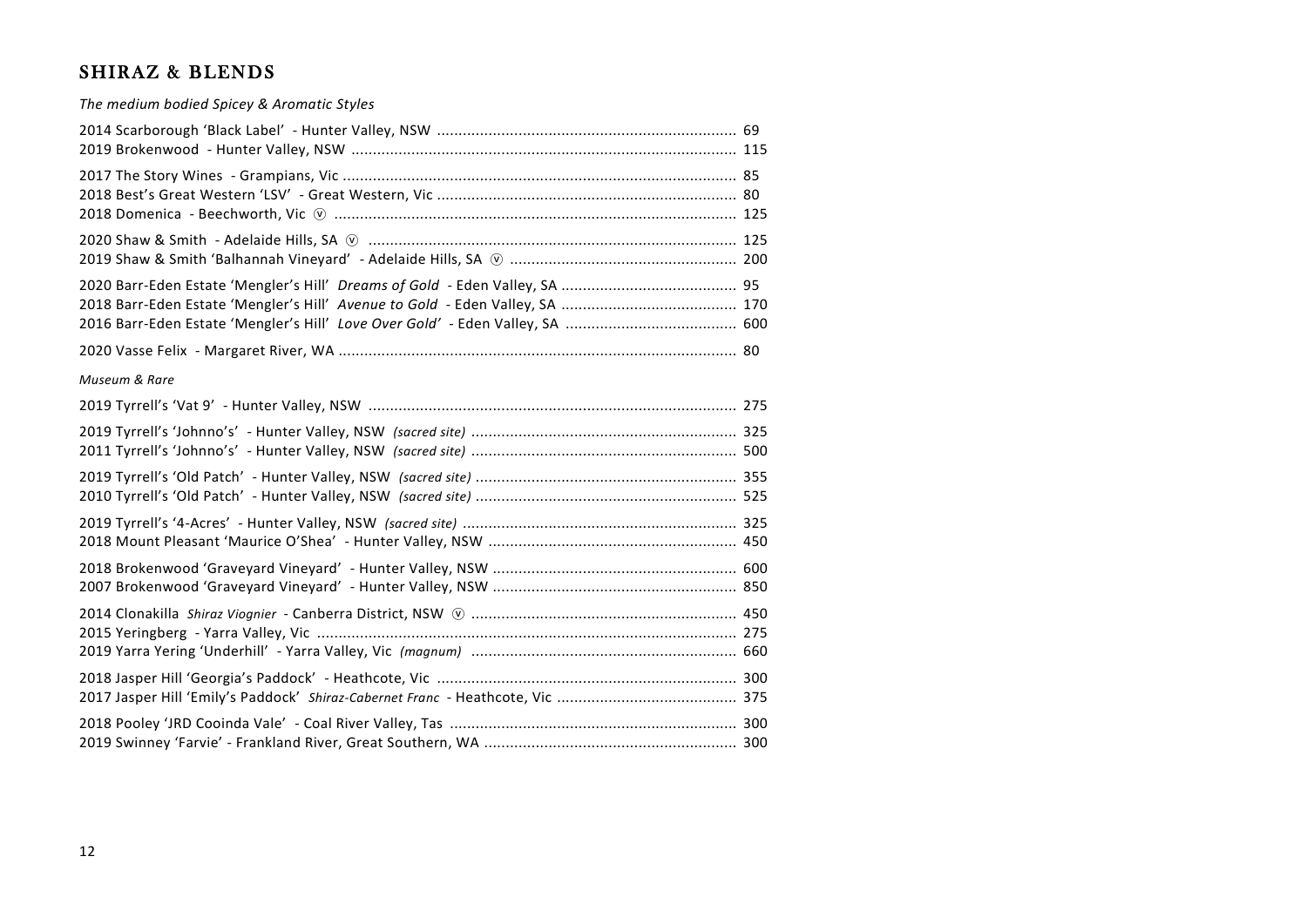# SHIRAZ & BLENDS

*The fruit rich, full bodied, traditional, oak driven Australian Styles*

### *Museum & Rare*

| Henschke - Single Vineyard Brilliance from the Eden Valley                                     |  |
|------------------------------------------------------------------------------------------------|--|
|                                                                                                |  |
|                                                                                                |  |
|                                                                                                |  |
|                                                                                                |  |
| Penfolds - The Power of Multi-Regional South Australian Blends                                 |  |
|                                                                                                |  |
|                                                                                                |  |
|                                                                                                |  |
|                                                                                                |  |
|                                                                                                |  |
|                                                                                                |  |
|                                                                                                |  |
|                                                                                                |  |
| MAGNUM - Regarded as greatly superior to single bottles from both taste and ageing perspective |  |
|                                                                                                |  |
|                                                                                                |  |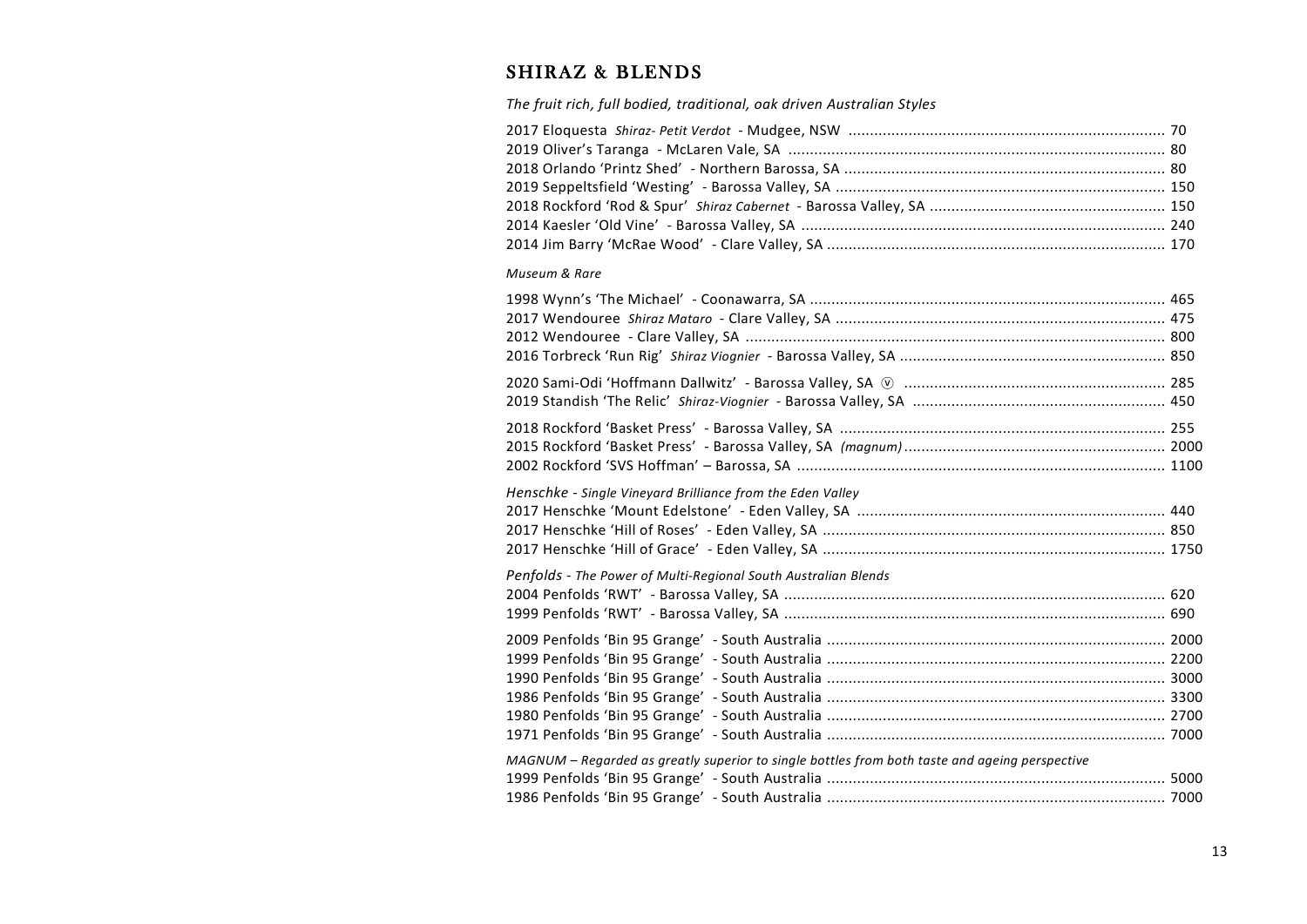# CABERNET SAUVIGNON, FRANC, MERLOT, MALBEC & BLENDS

*Medium-Full, Elegant & Refined Styles*

| 2019 Gathering Fields by Thousand Candles 'Red Blend' Merlot-Cabernets - Yarra Valley, Vic $\mathcal{D}$ 90 |  |
|-------------------------------------------------------------------------------------------------------------|--|
|                                                                                                             |  |
| 2015 Domaine A 'Petite a' Cabernet Sauvignon et al - Coal River Valley, Southern Tasmania $\circledR$ 115   |  |
|                                                                                                             |  |
| 2017 Woodlands 'Clementine' Cabernet Sauvignon et al - Margaret River, WA  120                              |  |
|                                                                                                             |  |
| 2018 Cherubino 'Budworth' Cabernet Sauvignon - Frankland River, Great Southern, WA  350                     |  |

### *Museum & Rare*

| 2016 Yeringberg 'The Yeringberg' Cabernet Sauvignon et al - Yarra Valley, Vic  290         |  |
|--------------------------------------------------------------------------------------------|--|
|                                                                                            |  |
| 2015 Levantine Hill 'Samantha's Paddock' Cabernet Sauvignon et al - Yarra Valley, Vic  350 |  |
|                                                                                            |  |
|                                                                                            |  |
|                                                                                            |  |
| 2016 Cullen 'Diane Madeleine' Cabernet Sauvignon Merlot - Margaret River, WA  400          |  |
|                                                                                            |  |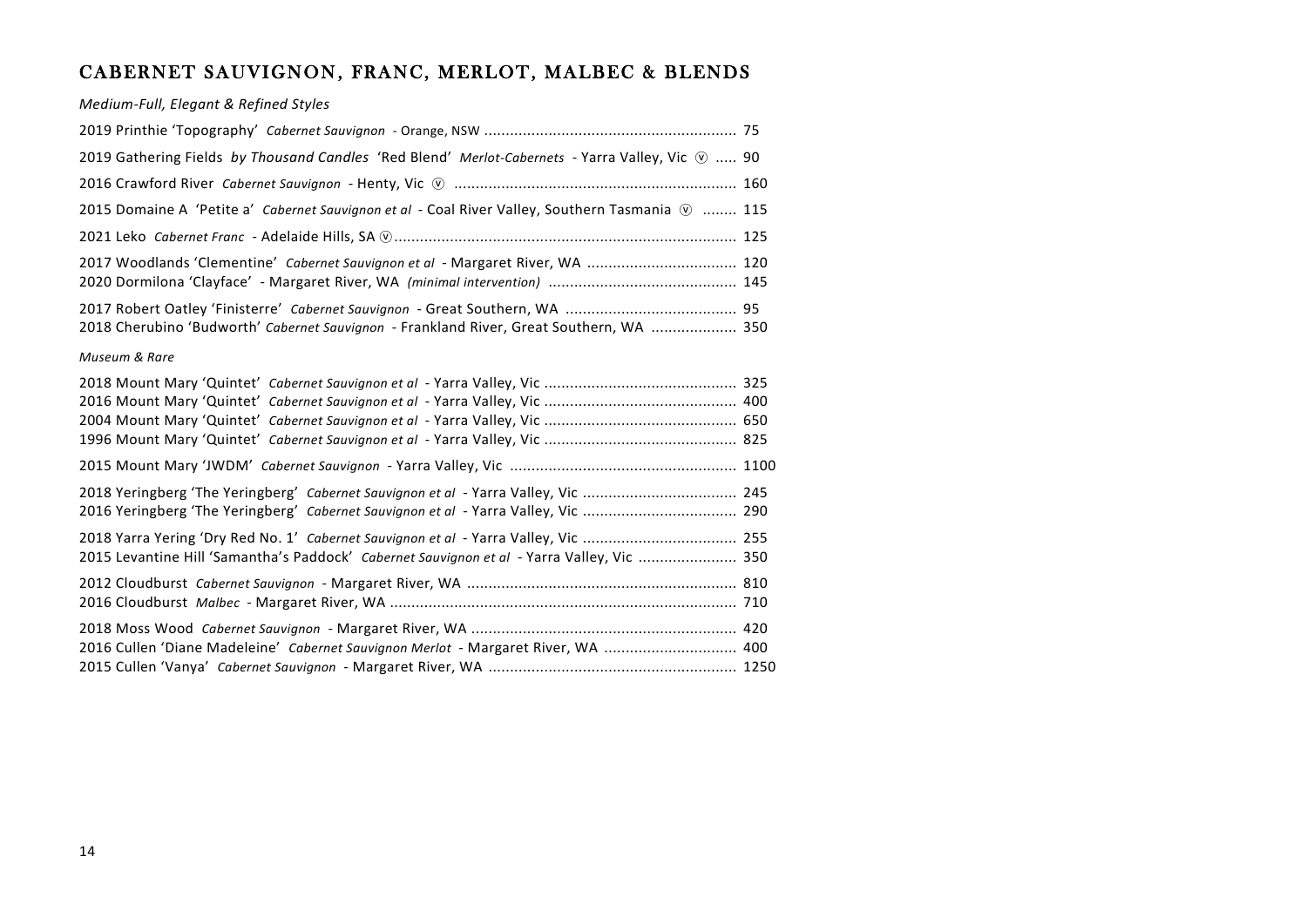# CABERNET SAUVIGNON, FRANC, MERLOT, MALBEC & BLENDS

*The fruit rich, traditional, oak driven Australian Styles*

| 2017 Salomon Estate 'Braeside Vineyard' Cabernet Sauvignon - Fleurieu Peninsula, SA $\oslash$ 80 |  |
|--------------------------------------------------------------------------------------------------|--|
|                                                                                                  |  |
| 2018 St Hugo <i>Cabernet Sauvignon -</i> Coonawarra, SA ……………………………………………………………………………… 130       |  |

#### *Museum & Rare*

| 2010 Wynn's Coonawarra Estate 'John Riddoch' Cabernet Sauvignon - Coonawarra, SA  500<br>1986 Wynn's Coonawarra Estate 'John Riddoch' Cabernet Sauvignon - Coonawarra, SA  600 |  |
|--------------------------------------------------------------------------------------------------------------------------------------------------------------------------------|--|
|                                                                                                                                                                                |  |
|                                                                                                                                                                                |  |
|                                                                                                                                                                                |  |
|                                                                                                                                                                                |  |
| 2004 Penfolds 'Bin 60A' Cabernet Sauvignon-Shiraz - Coonawarra, Barossa Valley, SA  2100                                                                                       |  |
|                                                                                                                                                                                |  |
|                                                                                                                                                                                |  |
|                                                                                                                                                                                |  |
|                                                                                                                                                                                |  |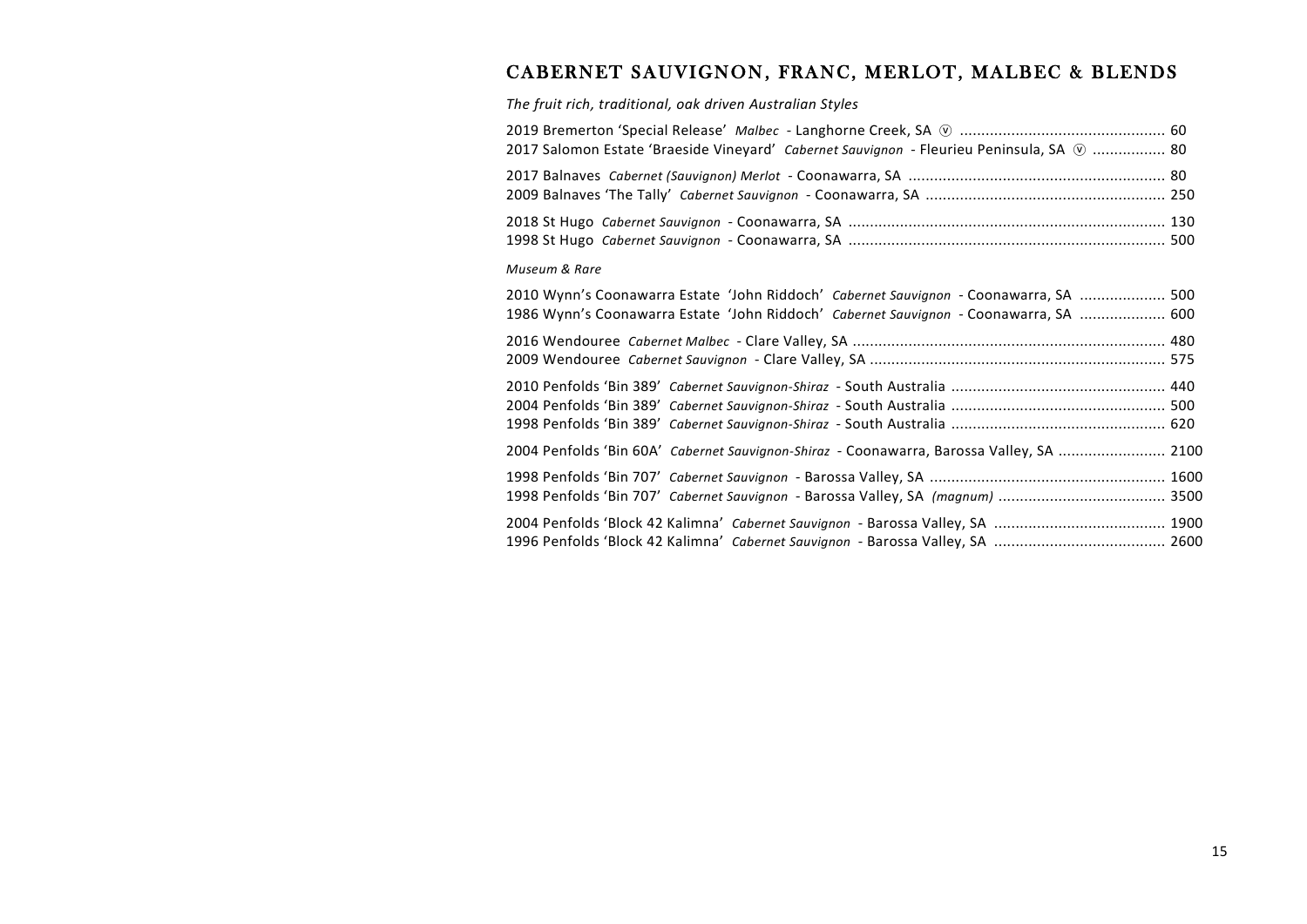# MEDIUM BODIED DRY RED STYLES

# 'Italian & Iberian'

# 'Southern French inspired'

| 2018 Uovo by Larry Cherubino Grenache - Frankland River, Great Southern, WA (  150 |  |
|------------------------------------------------------------------------------------|--|
| Museum & Rare                                                                      |  |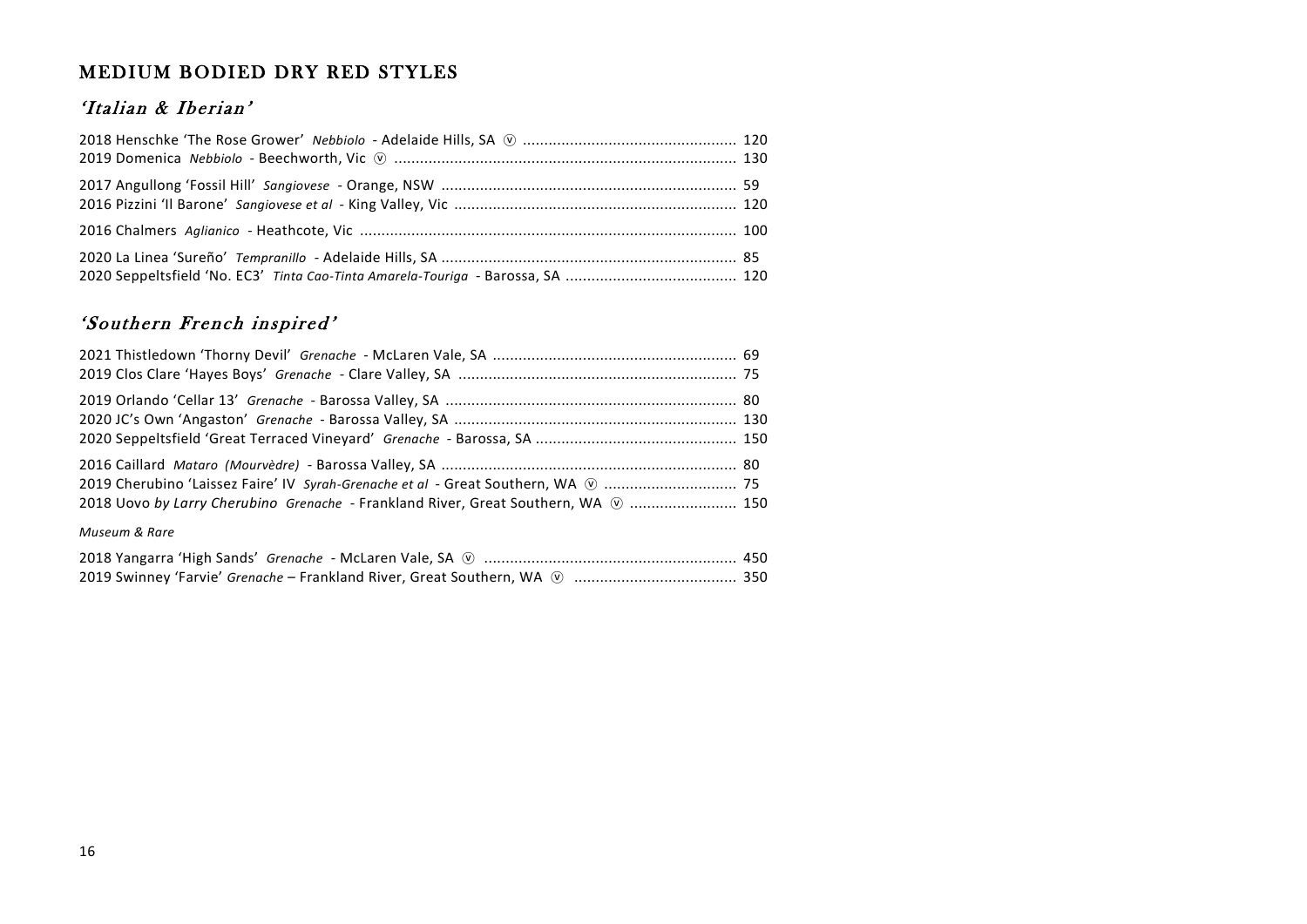| SWEET or 'DESSERT' WINE (90 mL)                                                      | G | B                    |
|--------------------------------------------------------------------------------------|---|----------------------|
|                                                                                      |   | 99<br>99<br>50<br>90 |
| Museum & Rare                                                                        |   |                      |
| 2017 Oakridge 'Local Vineyard Series' Botrytis Pinot Gris 375 mL - Yarra Valley, Vic |   | 65<br>100            |
|                                                                                      |   | 1050<br>1550         |
|                                                                                      |   | 2500<br>4400         |
| SHERRY & MADEIRA (60 mL)                                                             | G | B                    |
| 1994 Toro Albala Don Gran Reserva Pedro Ximenez 375 mL - Montilla-Moriles, Esp  24   |   | 85<br>85<br>135      |
|                                                                                      |   | 130                  |
| PORT & TAWNY (60 mL)                                                                 | G | B                    |
| Yalumba 'Museum Reserve' 15 YO Antique Tawny 375 mL - South Eastern Australia  9     |   | 200<br>50            |
| Museum & Rare                                                                        |   |                      |
|                                                                                      |   | 2500                 |
| RUTHERGLEN TOPAQUE (TOKAY) & MUSCAT (60 mL)                                          | G | B                    |
|                                                                                      |   | 85                   |
|                                                                                      |   | 85                   |